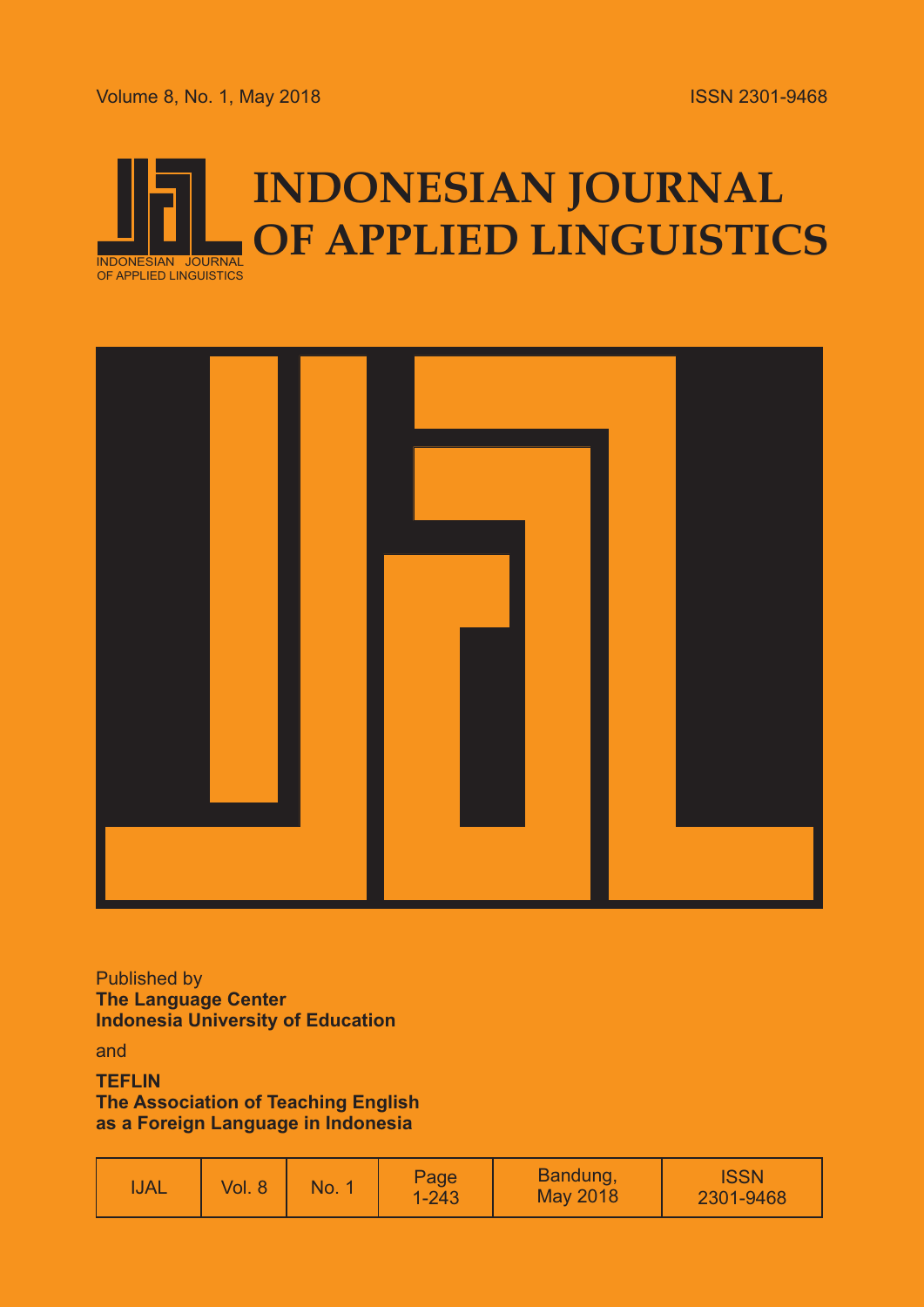#### **Indonesian Journal of Applied Linguistics (IJAL)**

The aim of this Journal is to promote a principled approach to research on language and language-related concerns by encouraging enquiry into relationship between theoretical and practical studies. The Journal welcomes contributions in such areas of current analysis as First and Second Language Teaching and Learning, Language in Education, Language Planning, Language Testing, Curriculum Design and Development, Multilingualism and Multilingual Education, Discourse Analysis, Translation, Clinical Linguistics, and Forensic Linguistics

IJAL was first published by The Language Center of Indonesia University of Education in 2011 under the title of Conaplin: Indonesian Journal of Applied Linguistics. Since 2012, the title has been changed to *Indonesian Journal of Applied Linguistics* and is published in cooperation with TEFLIN. IJAL has now been indexed in IPI, Google Scholar, Sinta, EBSCO, DOAJ, and Scopus.

### **MANAGING DIRECTOR**

Wachyu Sundayana, *Universitas Pendidikan Indonesia, Indonesia* Eri Kurniawan, *Universitas Pendidikan Indonesia, Indonesia*

#### **CHIEF EDITOR**

Fuad Abdul Hamied, *Universitas Pendidikan Indonesia, Indonesia*

#### **VICE CHIEF EDITOR**

Didi Sukyadi, *Universitas Pendidikan Indonesia, Indonesia*

Pupung Purnawarman *Lukman Hakim*<br>Muhammad Handi Gunawan *Lukman Amerikan* Muhammad Handi Gunawan Ari Arifin Nur Karunia Nita Novianti

**MEMBERS OF EDITORS ADMINISTRATIVE STAFF**

#### **REVIEWERS**

Bachrudin Musthafa, *Universitas Pendidikan Indonesia, Indonesia* Chairil Anwar Korompot, *Universitas Negeri Makassar, Indonesia* Christine C.M. Goh, *National Institute of Education, Singapore* George Jacobs, *James Cook University, Singapore*  Gunadi Harry Sulistyo, *Universitas Negeri Malang, Indonesia* Handoyo Puji Widodo, *Shantou University, China*  Hywel Coleman, *Leeds University, United Kingdom* Isti Saleha Gandana, *Universitas Pendidikan Indonesia, Indonesia* Le Van Canh, *Vietnam National University, Vietnam* Marianne Rachel G. Perfecto, *Ateneo De Manila University, The Philippines, Philippines* Mary Ellis, *Nanyang Technological University, Singapore* Nenden Sri Lengkanawati, *Universitas Pendidikan Indonesia, Indonesia* Nurachman Hanafi, *Universitas Mataram, Indonesia* Roger Barnard, *University of Waikato, New Zealand* Sisilia Setiawati Halimi, *Indonesia University, Indonesia* Susanto, *Universitas Negeri Surabaya, Indonesia, Indonesia* Susi Septaviana, *Universitas Pendidikan Indonesia, Indonesia* Suwandi, *IKIP PGRI Semarang, Indonesia* Ubon Sanpatchayapong, *Rangsit University, Thailand* Utami Widiati, *Universitas Negeri Malang, Indonesia* Wawan Gunawan, *Universitas Pendidikan Indonesia, Indonesia* Willy Ardian Renandya, *National Institute of Education, Singapore*

#### **LAYOUT EDITOR**

Lukman Hakim, *Language Center, Indonesia University of Education* Nur Karunia, *Language Center, Indonesia University of Education*

#### **COVER DESIGN**

Bandi Sobandi, *Art Education, Indonesia University of Education* Lukman Hakim, *Language Center, Indonesia University of Education*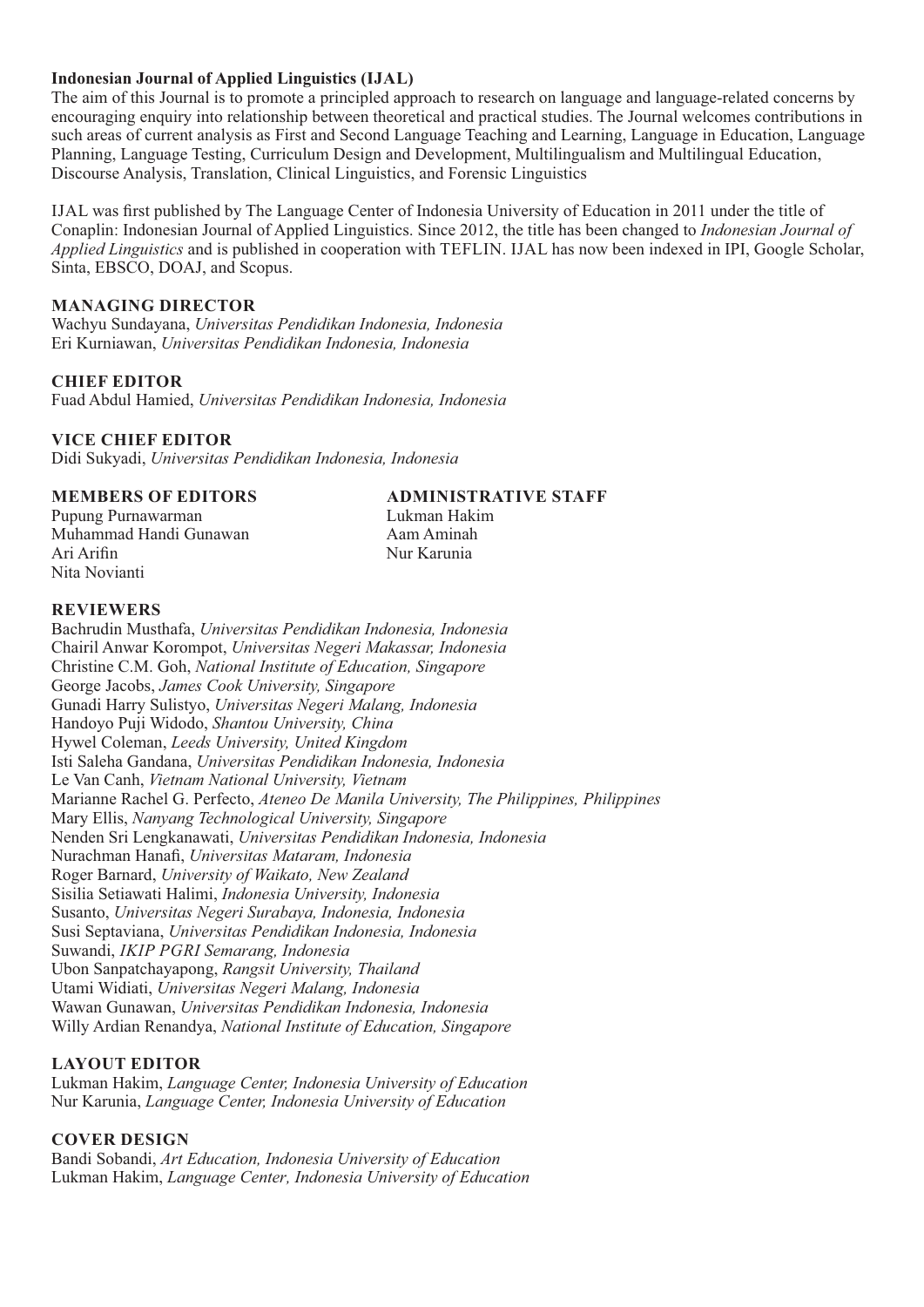# **Indonesian Journal of Applied Linguistics (IJAL) ISSN 2301-9468**

**Volume 8 Number 1, May 2018, pp. 1-243**

## **Contents**

#### **Applying Cognitive Linguistics to teaching English prepositions in the EFL classroom,** *1-10*

David Wijaya and Gabriella Ong, *The English Education Department, Faculty of Education and Language Universitas Katolik Indonesia Atma Jaya, Jakarta, Indonesia and SMA Santa Ursula BSD, Kota Tangerang Selatan, Banten, Indonesia*

**SMSLEFA: An alternative synergistic multilayered analysis of students' learning engagement in EFL context,** *11-20*  Didi Suherdi, *English Language Education Department, Faculty of Language and Literature, Universitas Pendidikan Indonesia, Bandung, West Java, Indonesia*

**Working memory capacity, content familiarity, and university EFL students' reading comprehension,** *21-27* Dwi Fita Heriyawati, Ali Saukah, and Utami Widiati, *Department of English, Faculty Language and Letters, Universitas Kanjuruhan Malang, Malang, East Java, Indonesia and Department of English, Faculty of Letters, Universitas Negeri Malang, Malang, East Java, Indonesia*

#### **The praxis of digital literacy in the EFL classroom: Digital-immigrant vs digital-native teacher,** *28-37*

Nia Kurniawati, Elis Homsini Maolida, and Agung Ginanjar Anjaniputra, *English Education Study Program, Faculty of Education and Teacher Training, Suryakancana University, Cianjur, West Java, Indonesia*

#### **Investigating lexical diversity and lexical sophistication of productive vocabulary in the written discourse of Indonesian EFL learners,** *38-48*

Willy Juanggo, *Pribadi Bilingual Boarding School Bandung, Bandung, West Java, Indonesia*

#### **The reconceptualisation of knowledge base in the pre-service teacher education curriculum: Towards ELF pedagogy,** *49-56*

Zulfa Sakhiyya, Helena I.R. Agustien, and Hendi Pratama, *English Department, Faculty of Languages and Arts,Universitas Negeri Semarang, Semarang, Central Java, Indonesia*

#### **L2 Motivational Self System and L2 achievement: A study of Indonesian EAP learners,** *57-67*

Adaninggar Septi Subekti, *English Education Department, Duta Wacana Christian University, Yogyakarta, Indonesia*

#### **EFL teachers' motivation and competence in an Indonesian context as assessed within the framework of Maslow's and Herberg's theories,** *68-78*

Anna Riana Suryanti Tambunan, Fuad Abdul Hamied, and Wachyu Sundayana, *English Education and Literature, Faculty of Language and Art, Universitas Negeri Medan, Medan, North Sumatera, Indonesia and English Language Education Department, Faculty of Language and Literature, Universitas Pendidikan Indonesia, Bandung, West Java, Indonesia*

#### **Traditional versus virtual learning: How engaged are the students in learning English literature?** *79-90*  Siti Hajar Halili, Nurul Hanani Abdul Rahman, and Rafiza Abdul Razak, *Department of Curriculum & Instructional Technology, Faculty of Education, University of Malaya, Jalan Universiti, 50603, Kuala Lumpur, Malaysia*

#### **Assessing Indonesian students' competence in translating French texts of different types,** *91-99*

Riswanda Setiadi, *French Education Department, Faculty of Language and Literature Education, Universitas Pendidikan Indonesia, Bandung, West Java, Indonesia*

#### **Analysis of teaching resources used in EFL classes in selected Ecuadorian universities,** *100-109*

Hazel Acosta and Diego Cajas, *Undergraduate Degree Progam in English Teaching, Faculty of Education, Universidad Nacional de Educación, Azogues, Cañar Province, Ecuador*

#### **The correlations among undergraduate EFL students' reading habit, multiple intelligences, and writing mastery,**  *110-120*

Ayu Lestari, Sofendi Lazy, and Ismail Petrus, *Master Degree of Language Education , Faculty of Teacher Training and Education Sriwijaya University, Universitas Sriwijaya, Palembang, South Sumatera, Indonesia*